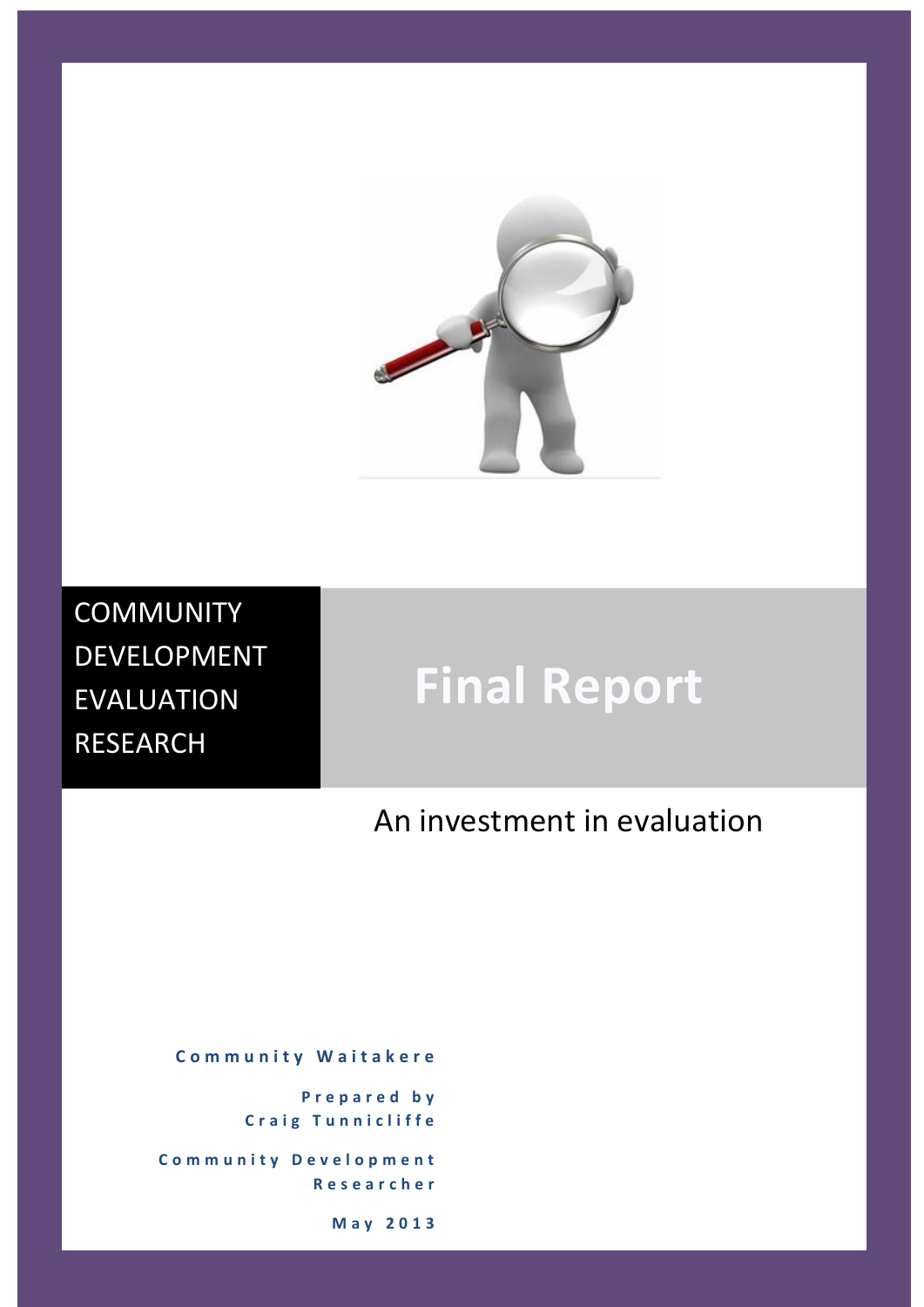Community Waitakere has a vision for a sustainable Waitakere with thriving, connected communities.

Community Waitakere is a community development organisation committed to achieving strong, dynamic, sustainable community and voluntary sectors in Waitakere. Community Waitakere strengthens the links between community groups, organisations, businesses, government and individuals by promoting and modelling collaboration and partnering, enhancing networking and communication, developing projects and helping to foster collective visions of positive change in Waitakere.

Community Waitakere would like to acknowledge the support of the Lottery Community Sector Research Fund. Without their support this research could not have been completed.

> Published in April 2013 by Community Waitakere P O Box 21-068, Henderson, Waitakere AUCKLAND 0650, NEW ZEALAND Ph: +64 9 838 7903 info@communitywaitakere.org.nz www.communitywaitakere.org.nz



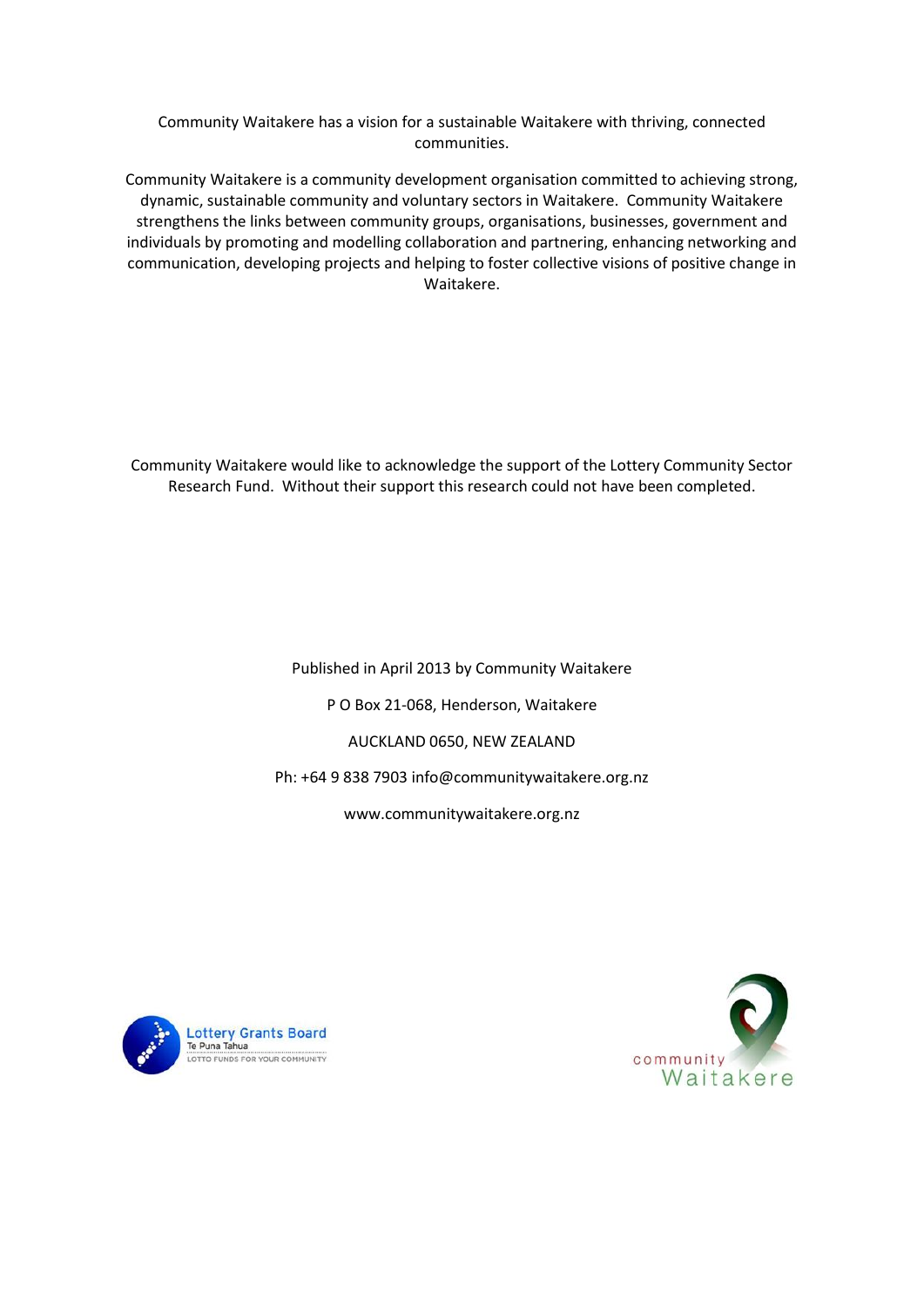# **Contents**

| Stage 3: Strengths, aspirations, needs and opportunities analysis of community development work |  |
|-------------------------------------------------------------------------------------------------|--|
|                                                                                                 |  |
|                                                                                                 |  |
|                                                                                                 |  |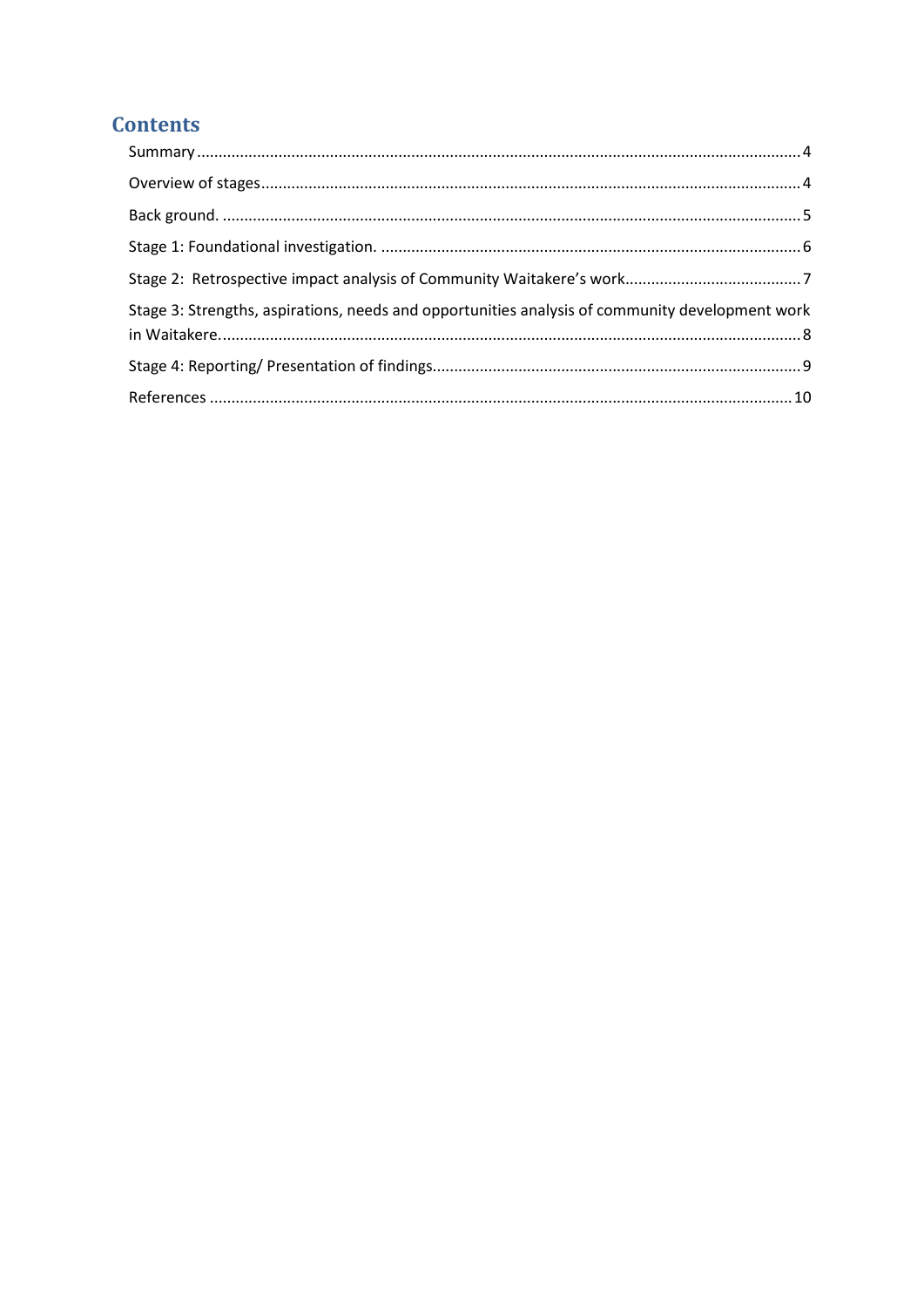### <span id="page-3-0"></span>**Summary**

The following report presents a summarisation of the development research and evaluation project "Evaluation for More Effective Community Development". This project was initiated by Community Waitakere in 2012 and completed in 2013. Community Waitakere received funding for this project from the Lottery Grants Board.

This report is intended to provide an overview of this research project, highlighting outputs and significant milestones.

Having completed this process Community Waitakere's intention is to continue to draw value from this work, producing on going evaluation of Community Waitakere's own work and offering leadership and support to others within the community development space.

This project was completed in 4 stages. This report details the outputs from each stage and a brief discussion.

#### <span id="page-3-1"></span>**Overview of stages**

- **Stage 1**: Foundational investigation, including;
	- o best practice examples of successful community development evaluation methodologies,
	- o social wellbeing measures (explicitly referenced),
	- $\circ$  case studies of evaluation frameworks of community development organisations,
	- o an evaluation framework for Community Waitakere's future work (inclusive of qualitative and quantitative measures).
- **Stage 2:** Retrospective impact analysis of Community Waitakere's work
	- o 7 case studies of Community Waitakere's historical work.
- **Stage 3:** Strengths, aspirations, needs and opportunities analysis of community development work in Waitakere.
	- o An in-depth investigation of the perspectives within the community sector of Waitakere.
- **Stage 4:** Reporting/ Presentation of findings
	- o An opportunity to share what we have learnt.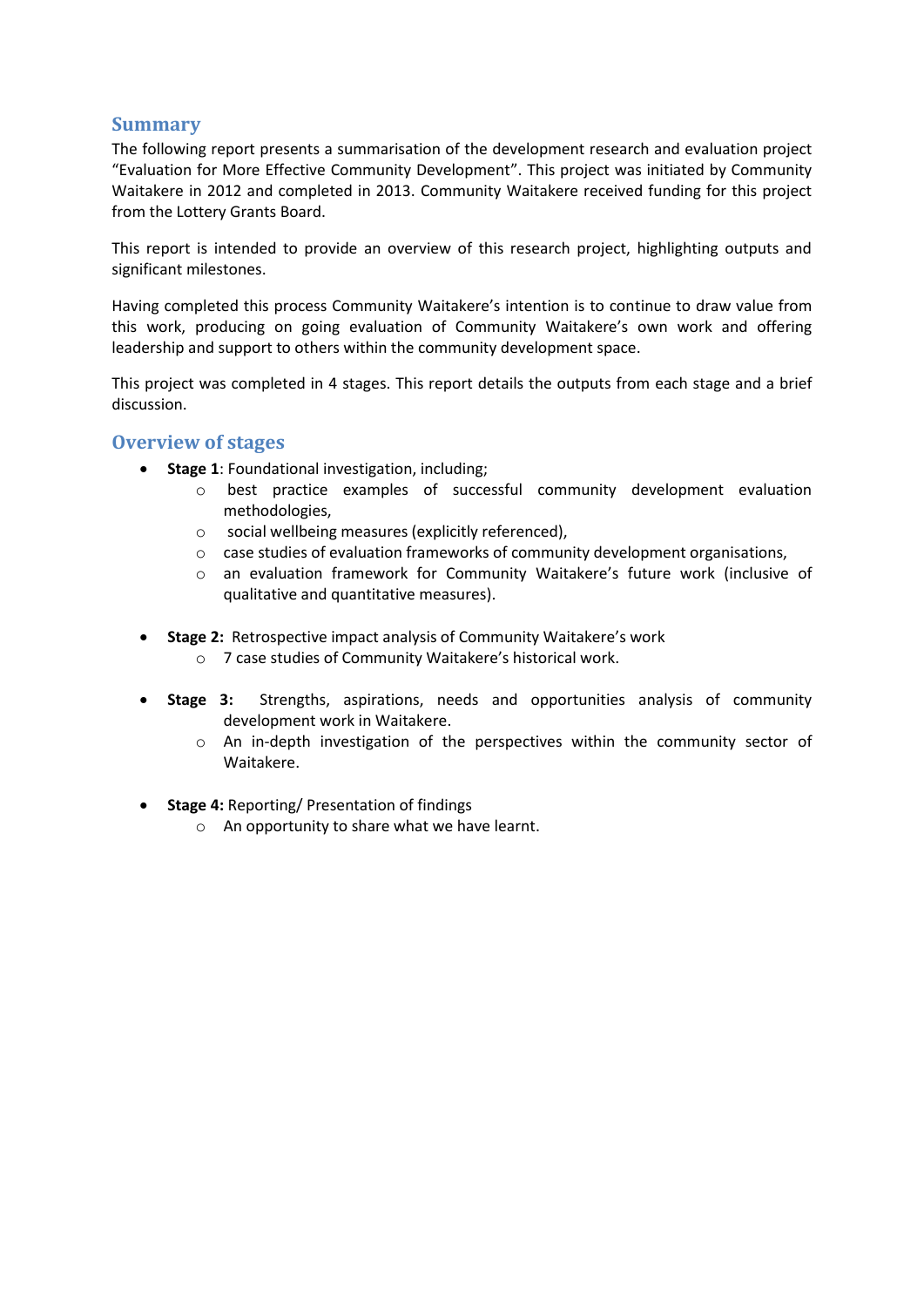#### <span id="page-4-0"></span>**Back ground.** The evaluation conversation.

Community Waitakere engaged with this project as a response to an emergent conversation about the need within the community sector to evaluate and report on the work that occurs within this sector.

Evaluation is different than other forms of research in that it is utilisation focused.<sup>i</sup> In its simplest form it is about understanding the effect and impact of a programme, service, or indeed a whole organisation.<sup>"</sup> Whilst it is acknowledged by most organisations that regular evaluation is vital and indeed best-practice, in the community development sector evaluation is often seen as resource intensive, complex (e.g. difficult to measure the impact of our work) and a bit daunting.

Many hard-working community development organisations have only a very a limited knowledge of best-practice evaluation measurement and even less time to learn about it. This research project therefore provides a beginning attempt to ameliorate this gap in both knowledge and capacity. It is about highlighting evaluation best-practice, evaluating our own practice at Community Waitakere and sharing our learnings with others in our sector. Through this research process we aspired to enhance our own practice and provide information so others may enhance theirs too.

Evaluation does cost; this includes both time and labour and, more broadly the costs incurred by an organisation obtaining a certain level of capability. Rather than be seen as a liability however, evaluation should be seen as an investment; an investment in on-going improvement.

Evaluation has the potential to improve the impact and effectiveness of the work that occurs within the community sector. Amongst other things it improves clarity on issues of need, an understanding of impacts resulting from specific interventions, the information necessary for programme adjustment, and provides a causal link between inputs and resulting outcomes.

This research project, as an investment in Community Waitakere, has resulted in practice improvement across a number of domains. Internally the organisation has increased capability in evaluation and has begun the process of implementing an on-going evaluation framework to guide and report on its own work programmes. The findings from this project will also allow for a continued discussion on where Community Waitakere may further support the work of the community sector.

Externally Community Waitakere has been able to offer the wider community sector a number of benefits resulting from this project; including practical tools of evaluation and learnings that may support the mahi of this sector.

While this project has direct benefit to Community Waitakere, ensuring that our work is effectively achieving its outcome objectives, ultimately, our hope is that this research will provide a foundation for more effective community-driven community-development work in Waitakere and that this work will be evaluated in a more robust way in the future.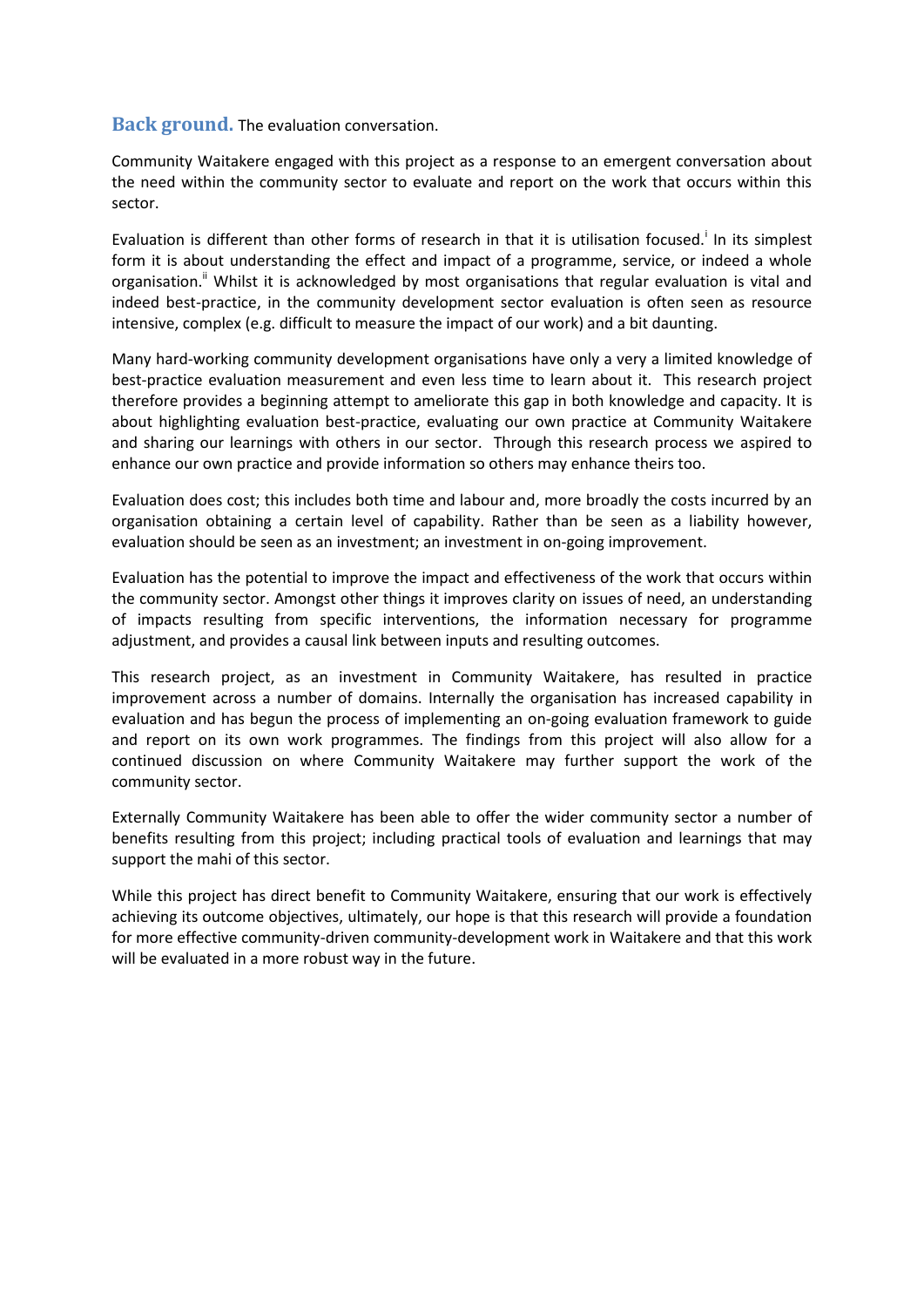# <span id="page-5-0"></span>**Stage 1: Foundational investigation.**

*Outputs:* 

- **1. Literature review of community development evaluation methods and methodologies**
- **2. Social wellbeing measures (explicitly referenced)**
- **3. Case studies of evaluation frameworks of community development organisations**
- **4. An evaluation framework for Community Waitakere inclusive of qualitative and quantitative measures**

#### *Discussion:*

#### **1. Literature review of community development evaluation methods and methodologies**

The literature review provided a solid foundation for subsequent research (within this project), and provides an available resource that describes many contemporary approaches to community development evaluation. Utilising peer reviewed material the literature review is a robust and validated source of evaluation knowledge for the community sector. The many methodologies described within this document will have abundant utility for those wishing to peruse their own community development evaluation.

#### **2. Social wellbeing indicators/measures (all explicitly referenced)**

This document brings together a collection of social and community well-being indicators. These indicators are intended as a resource for community development organisations, as they design and develop evaluation within their programmes and services. The indicators have been chosen based on their ability to capture important factors in community health and well–being.

#### **3. Case studies of evaluation frameworks of community development organisations**

This document is a collection of five case studies of organisations and programmes that are doing evaluation. The case studies were written in a way that highlights methodologies, methods and tools. These case studies are not necessarily best practice, and were not chosen on that basis. They collectively represent a variety of evaluation activity that is both formal and informal. They were chosen for the learning that community development organisations may gain from understanding their approach to evaluation.

#### **4. An evaluation framework for Community Waitakere inclusive of qualitative and quantitative measures**

This framework is designed primary to be an "in-house" document to support the on-going evaluation of Community Waitakere's work. As an outcome based framework its purpose is to provide a structured approach to evaluating the outcomes of specific areas of work. In conjunction with social wellbeing indicators it allows for worked to be accesses in multiple ways and at multiple points of the development process. It is intended to be a "living document" that allows for robust evaluation and in responsive to changing contexts.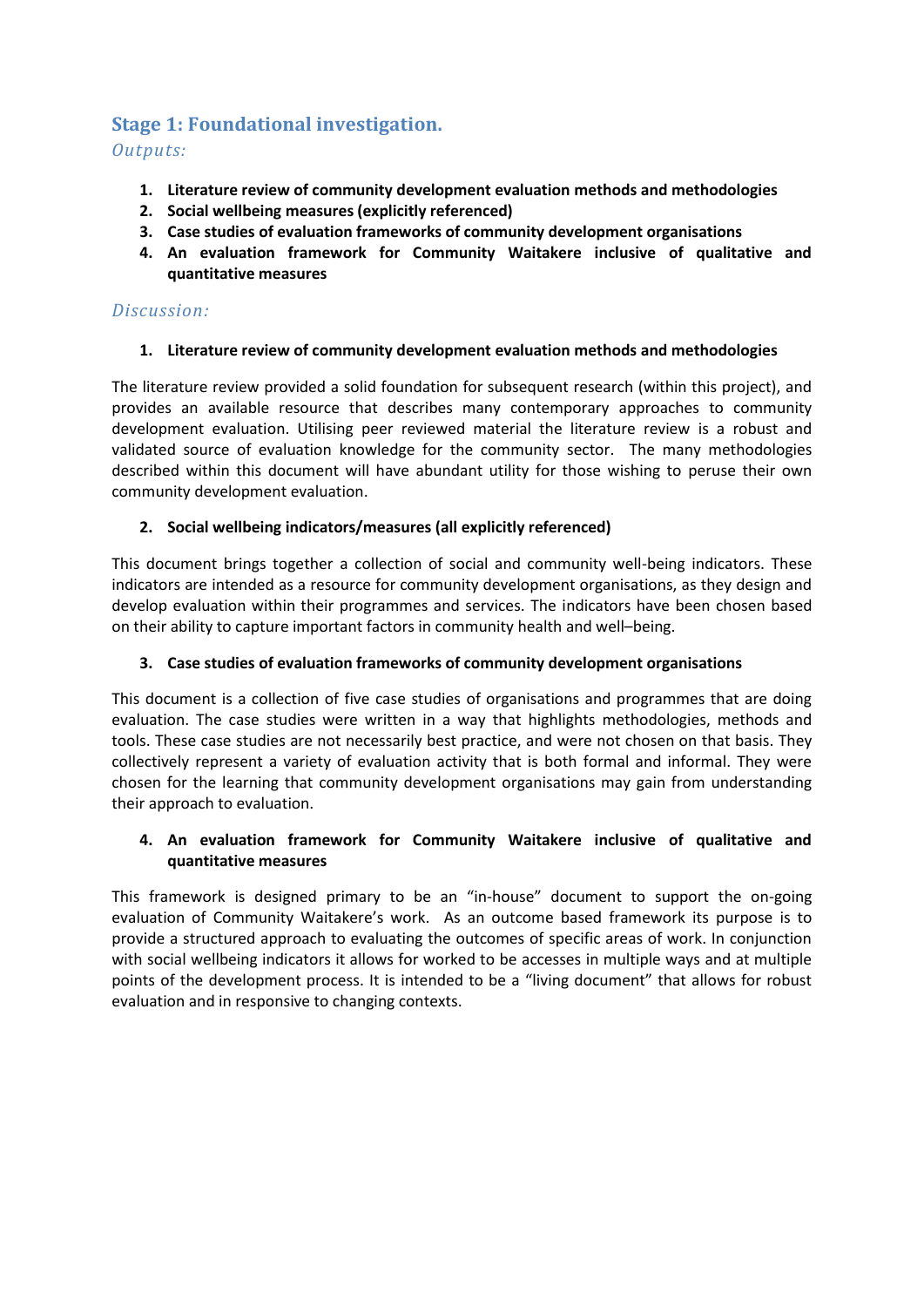# <span id="page-6-0"></span>**Stage 2: Retrospective impact analysis of Community Waitakere's work** *Outputs:*

#### *1.* **Retrospective impact analysis: 7 Case Studies from 7 community development initiatives. Subtitled***; Looking back to move forward*

#### *Discussion:*

This document is comprised of 7 case-studies pertaining to 7 specific key initiatives from the past 10 years of Community Waitakere's history.

They were not chosen because they were specifically successful, or because they represent examples of best community development practice. They were chosen because they are significant milestones in the history of Community Waitakere and because each contains potential learning for both the organisation and for the wider community sector.

The intention of this case studies approach was not to present definite "facts", nor to suggest that there are no alternative ways of positioning the impact of these various pieces of work. Rather it was to "unpack" these initiatives in order to identify the learning that had been generated from being involved in this mahi.

Through engaging with this process Community Waitakere now has a firmer understanding of what has supported and/or been of challenge within their historical endeavours. This retrospection lays the foundation for continued improvement within Community Waitakere's work. It is also available for the community sector for subsequent analysis and learning.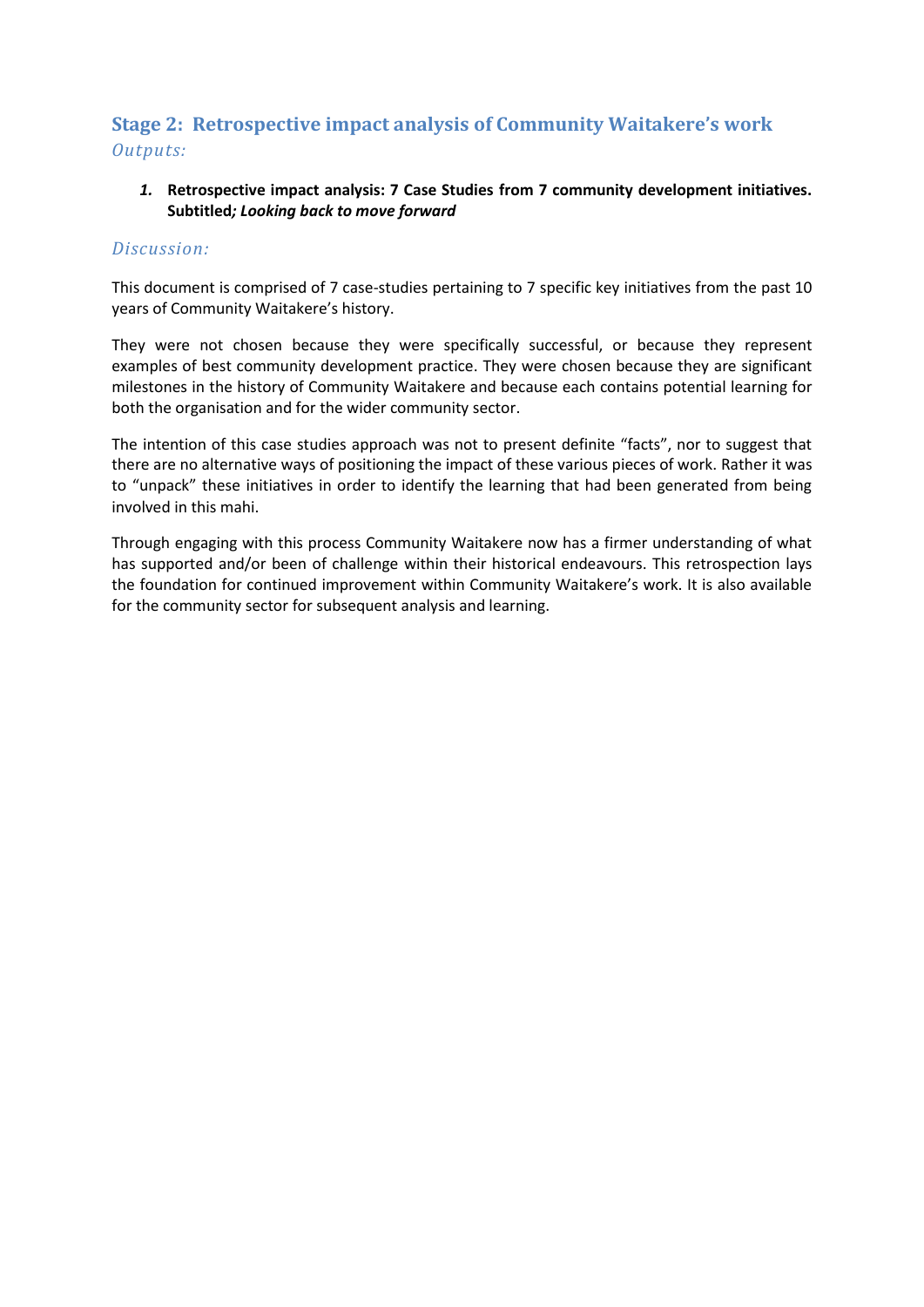# <span id="page-7-0"></span>**Stage 3: Strengths, aspirations, needs and opportunities analysis of community development work in Waitakere.** *Outputs:*

#### **1. A community development assessment of strengths, aspirations, needs and opportunities of the community sector of Waitakere. Subtitled;** *Framing our sector*

#### *Discussion*

This stage of the research process investigated the strengths, aspirations, needs and opportunities of the community sector within Waitakere (in the three western Local Board areas).

Communities are dynamic and consistently evolving, and there have recently been many changes to Waitakere's, social, economic, and political environment, not least being the Auckland Regional Governance transition.

In was timely therefore to (re)explore with the community what currently supports their work, what barriers impede their progress, and where they aspire to further engage.

A substantial representation of the community sector within Waitakere provided input into this assessment. Analysis of this information occurred in two main stages, as a thematic grouping and subsequently as meta-analysis of the strengths, aspirations, needs and opportunities.

This collection of knowledge and perspective provides a rich source of information from those who operate within the community sector of Waitakere.

Community Waitakere will further utilise this information as it continues to assess how its own activities can better support the work of the sector. This information is also available to the wider community sector as a resource that they may utilise. It is also hoped that this repository of the collective voice of the sector will evoke continued discussion and innovative solutions to the enhancement of Waitakere's social wellbeing.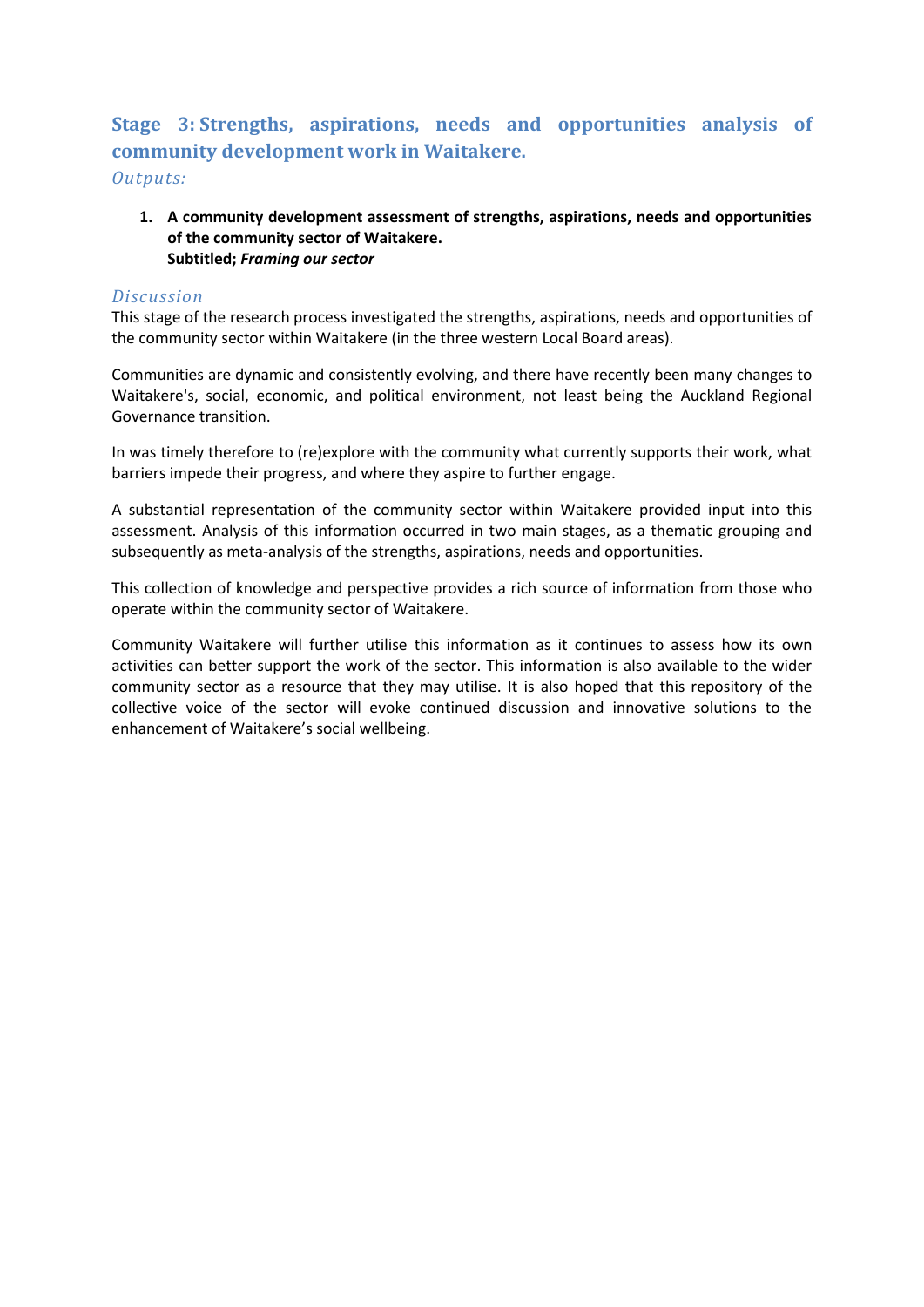# <span id="page-8-0"></span>**Stage 4: Reporting/ Presentation of findings**

*Outputs:* 

|                         | <b>Presentations</b>                                                                                                                                           | <b>Date</b>                     |
|-------------------------|----------------------------------------------------------------------------------------------------------------------------------------------------------------|---------------------------------|
| 1                       | Research from stage 1 including a workshop on<br>outcomes based evaluation - public presentation                                                               | 11 <sup>th</sup> September 2012 |
| $\overline{2}$          | ANGOA Research Forum - Overview & stage 1 findings<br>- public presentation                                                                                    | 15 <sup>th</sup> November 2012  |
| 3                       | All 3 stages – methods and findings presentation – $29th$ April 2013<br>public presentation                                                                    |                                 |
| 4                       | Stage 3 findings presentation to internal staff                                                                                                                | $15^{th}$ May 2013              |
| 5                       | Short overview of project and intense Stage 3 findings<br>method including facilitated discussion of<br>and<br>application - public presentation               | $16^{th}$ May 2013              |
| 6                       | All 3 stages - methods and findings presentation to<br><b>Community Waitakere Trust Board</b>                                                                  | <b>TBC</b>                      |
| $\overline{\mathbf{z}}$ | Short overview of project and intense Stage 3 findings<br>and method and discussion of application with<br><b>Community Development Team, Auckland Council</b> | $20th$ June 2013                |

|   | <b>Published findings</b> | <b>Available</b>                                                                                                                       |
|---|---------------------------|----------------------------------------------------------------------------------------------------------------------------------------|
|   | Stages 1-3 reports        | http://www.communitywaitakere.org.nz/ourwork/community-<br>development/research-project                                                |
| 2 | Stages 1-3 reports        | http://www.communityresearch.org.nz/                                                                                                   |
| 3 | Stages 1-3 reports        | Limited number of "hard copy" available at presentations, in<br>Waitakere Community Resource Centre and Community<br>Waitakere offices |
| 4 | Stages 1-3 reports        | Distribution to all participants electronically                                                                                        |
| 5 | Stages 1-3 reports        | Distribution through various e-lists and e-noticeboards                                                                                |

#### *Discussion*

Research and evaluation has a number of potential audiences. As already discussed Community Waitakere intends to utilise the learnings and finding from this project in order to inform their own work. This will occur across a number of organisational domains, including board level discussions, strategic visioning, and day-to-day project development. The above detailed presentations serve to facilitate this.

Distributing learnings and findings to the wider community sector is in keeping with Community Waitakere's commitment to strengthening the activities of the community sector. The availability of this project, in its entirety, allows for various organisations to draw from, and utilise for their own purposes, the information gathered from this project.

It is hoped that other organisations will gain much value from this resource, and will continue to capitalise on this investment in evaluation.